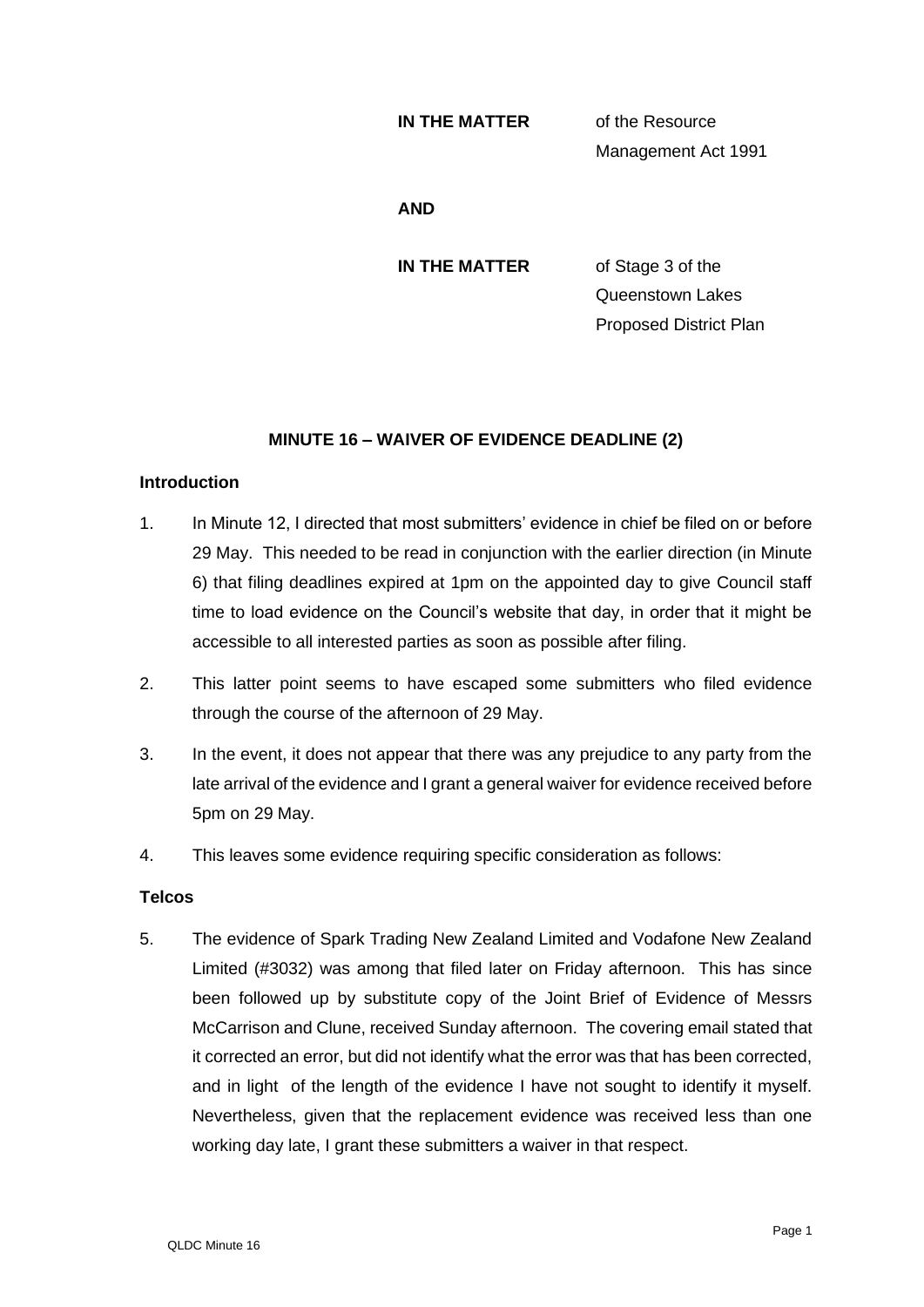# **Corbridge**

6. The evidence for Corbridge Estates Limited Partnership (#31021) was attached to an email from Ms Irving addressed to the Hearing Administrator Friday morning. It was not received for reasons that are not apparent to me. I understand that Ms Irving observed that it had not been loaded on the Council website and resent it Tuesday afternoon, 2 June. Whatever the cause of the failure in transmission, it was promptly rectified and I waive late receipt of the evidence accordingly.

## **Gibbston Valley Station:**

- 7. This was another submitter (#31037) who filed evidence late on Friday afternoon, but on this occasion minus the planning evidence of Mr Giddens which followed on Tuesday afternoon. Mr Gardner-Hopkins, representing the submitter, sought leave on the basis that the witness had been unavailable (and off grid), he personally had been preoccupied by a High Court fixture, the delay was brief only and was unlikely to prejudice the Council in its preparation of rebuttal evidence. Mr Gardner-Hopkins identified that there were no further submitters.
- **8.** I agree that this is a suitable case for leave, essentially on the grounds Mr Gardner-Hopkins advances.

## **Malaghans Investments Limited**

- 9. This submitter (#31022) provided its landscape and visual evidence late morning on 3 June. Its planning evidence, from Mr Farrell, is yet to come. Mr Gardner-Hopkins has made application for a waiver in respect of the late evidence of Mr Milne, and seeks leave to file Mr Farrell's evidence on or before 12 June.
- 10. Mr Gardner-Hopkins' application records that Mr Milne required client input to finalise his evidence and the submitters representatives were off grid onsite until 2 June.
- 11. As regards Mr Farrell's evidence, Mr Gardner-Hopkins observes that the same situation applies as with his evidence for Wayfare Group Limited, (the subject of Minute 12) and requests the same relief, namely that Mr Farrell's evidence might be filed by 12 June, with rebuttal evidence by 22 June. Mr Gardner-Hopkins notes that the only further submitters on this submission were in support and so no issue of prejudice arises in that quarter. I need therefore only consider the Council's position.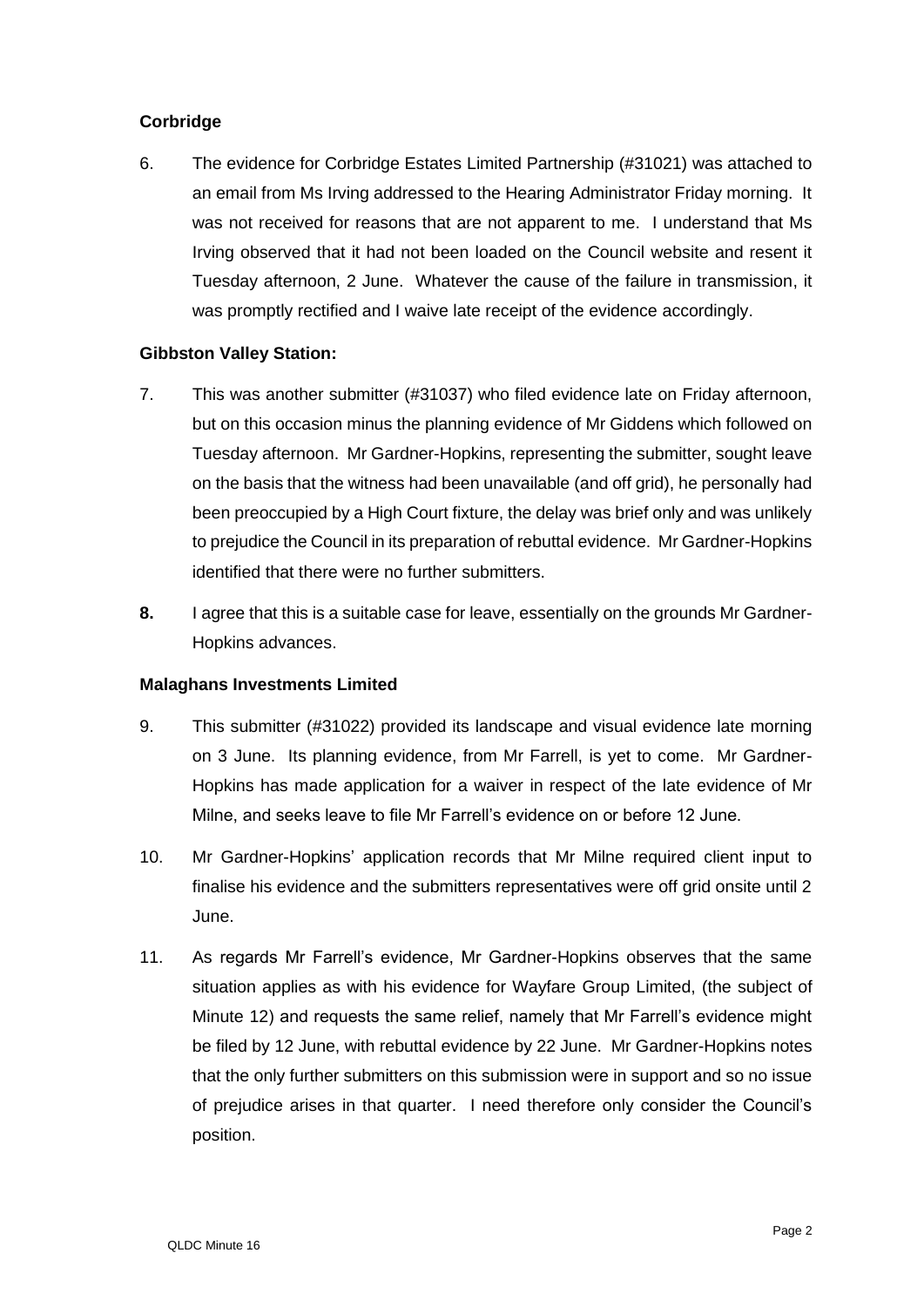- 12. I appreciate the difficulties collating evidence for a remote site such as that in issue. I am, accordingly, sympathetic to the application in respect of Mr Milne's evidence, provided any prejudice to the Council can be addressed.
- 13. Mr Milne's evidence is two working days late (but 5 actual days). I consider that given the amount of other evidence the Council has to rebut, it is appropriate to give the Council extra time to rebut Mr Milne's evidence, should it wish to avail itself of that option. For the reasons set out in Minute 15, I think it is more efficient if as much as possible of the second tranche of Council rebuttal evidence be filed on the same day. Accordingly, I direct that the Council can have until 1pm on 19 June to rebut Mr Milne's evidence.
- 14. As regards Mr Farrell, the position is a little different to that which I considered in Minute 12. There, it was uncertain when Mr Farrell would even be available to commence his evidence and so I provided some leeway on that account. Mr Farrell also had a set of bespoke zone provisions to draft and justify for a complex high value environment. Lastly Wayfare Group Ltd had identified that Mr Farrell was offgrid, and sought to address the position pro-actively, rather than retrospectively (as here).
- 15. From Mr Gardner-Hopkins' comments, I assume that Mr Farrell is now back on deck. As a result of the directions given in Minute 14, he no longer has a substantial brief to write for Wayfare Group Limited and it does not appear that his brief for this submitter should be as long or complex.
- 16. I therefore direct that Mr Farrell's evidence may be filed on 5 June, with rebuttal evidence similarly due 19 June. If this revised deadline cannot be met, Mr Gardner-Hopkins can make a fresh application explaining why my reasoning is unsound.